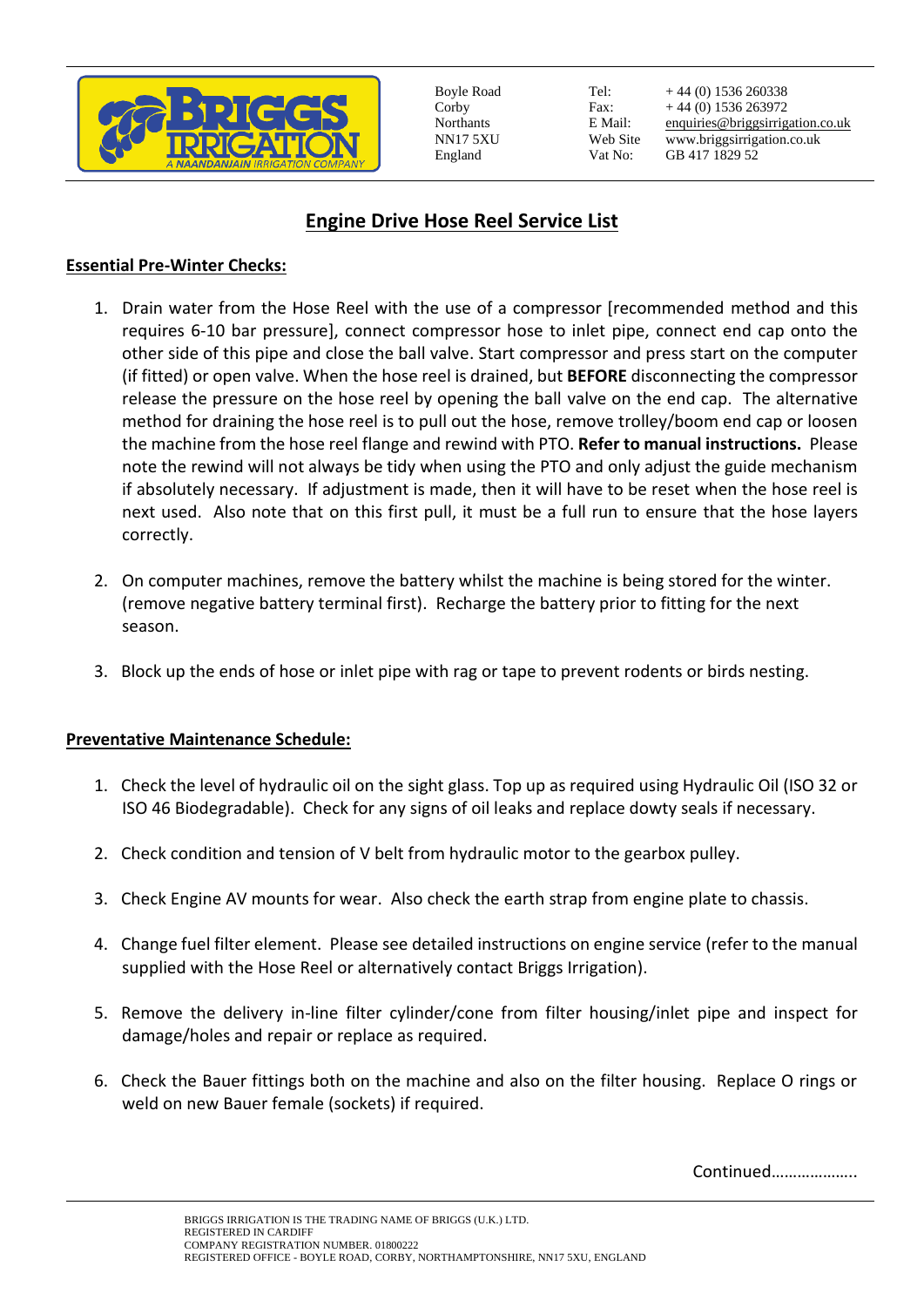## **Preventative Maintenance Schedule cont…**

- 7. Remove drum water inlet elbow. Replace oil and water seals. Check circlip groove thrust bearing, washers and wear sleeve for signs of wear. Clean drum shaft thoroughly cover with grease and replace the casting ensuring that it is pushed on square. Grease bolt threads on assembly to help prevent corrosion.
- 8. If the gearbox oil is not clean, drain gearbox and refill with SAE 90 to the centre of the sight glass. Ensure the gearbox pinion retaining bolt is tight.
- 9. Remove hose rollers and roller shafts. Check rollers for wear and replace if necessary. Thoroughly grease roller shafts.
- 10. Check the scroll for any damage and repair or replace if necessary. Remove the scroll follower and check for any damage or signs of wear. Replace if necessary. (Note: mark the scroll follower and the housing prior to removal and make sure it is replaced in the same orientation). Replace follower circlip if necessary. Clean the scroll bar to remove sand/grit and then lightly grease. Also fill the scroll casing with grease.
- 11. Check Scroll Mounting bearings for any free play, tighten grub screws in the bearings and locking collars. Grease the bearings.
- 12. Check the grub screws in the scroll drive sprockets. Tighten the scroll drive chain by adjusting the tensioner if necessary. Lubricate the chain with chain oil.
- 13. Grease the main drum bearings and check that the drum bearing mounting bolts and grub screws are tight.
- 14. R Range only:-Remove the locking collar on the stop frame R/H mount. Slide the stop frame across to the right; grease the section, which sits inside the tube. Slide back into position and re-fit the locking collar.
- 15. Rotate the turntable (if applicable) as far as possible whilst continuously greasing. Check that the turntable mounting bolts are tight - Check these bolts periodically throughout the season.
- 16. Check the backstop for smooth operation. If necessary, remove, clean the shaft, grease and re-fit. Ensure the backstop mounting bolt is tight.
- 17. On machines with hand pump hydraulics, check the valve can be fully opened/closed and lubricate. Check hydraulic tank oil level and top up if necessary. Pump the legs down fully to pressurise the system and check for leaks on all joints. Replace any damaged hoses and ram seals as required. Leave legs fully up position with the piston on the oil pump in the down position to protect from corrosion. Grease the thread on the pump handle.
- 18. Tractor operated hydraulic rear legs, lower these in to the ground in order to pressurise the system. Check all joints and hoses for leaks, replace any damaged or leaking hoses and ram seals (if required). Raise legs fully to ensure ram is in the up position for storage.

Continued………………..